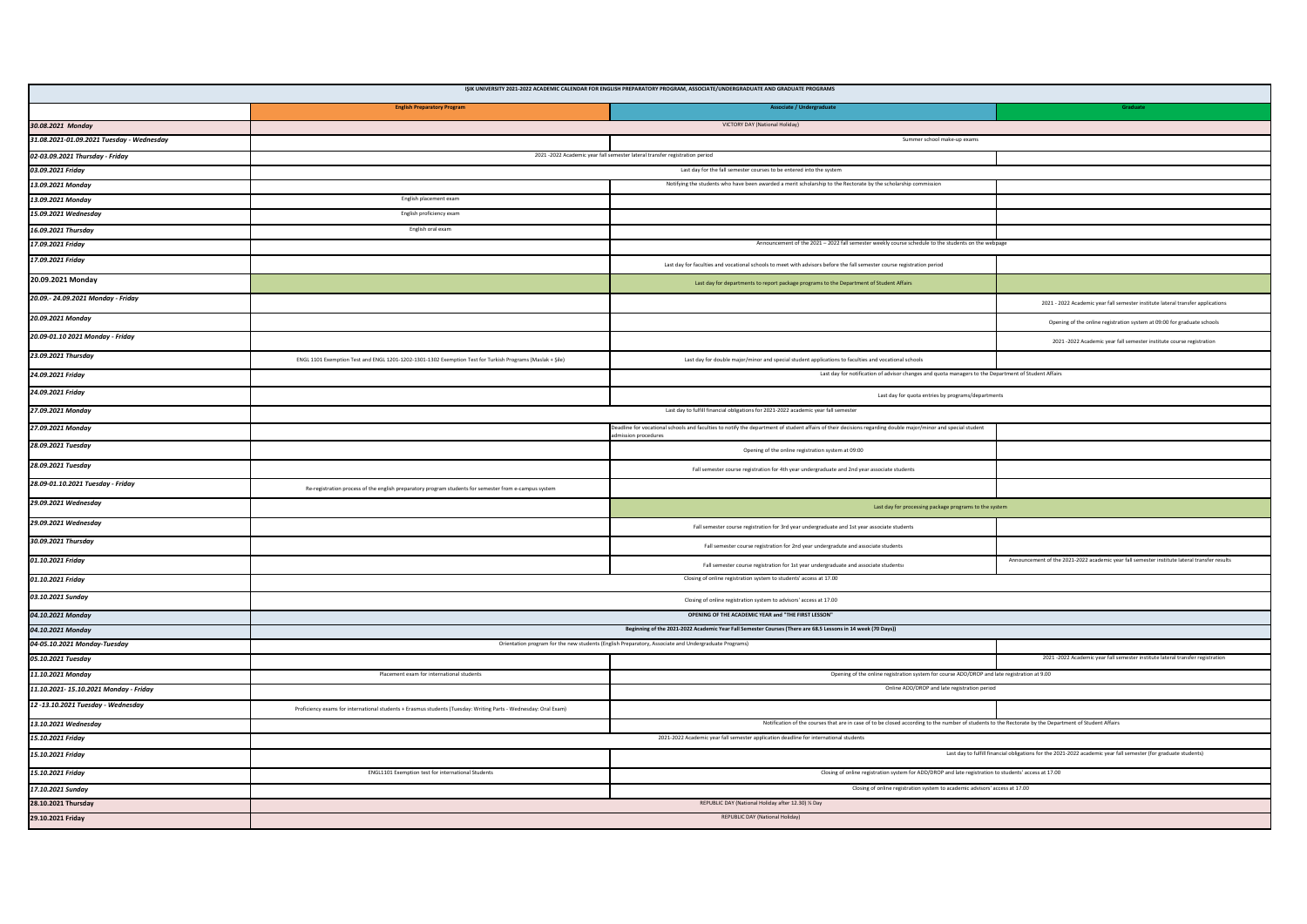| 01.11.2021 Monday                        |                                                                                                                             | Last day for the meeting with 1st year students in the departments in the fall semeste                                                                                             |                                                                                                                                                                                |
|------------------------------------------|-----------------------------------------------------------------------------------------------------------------------------|------------------------------------------------------------------------------------------------------------------------------------------------------------------------------------|--------------------------------------------------------------------------------------------------------------------------------------------------------------------------------|
| 05.11.2021 Friday                        | Withdrawal period from courses for associate, undergraduate and graduate programs by processing with "W" in the grade chart |                                                                                                                                                                                    |                                                                                                                                                                                |
| 10.11.2021 Wednesday                     | COMMEMORATION CEREMONY OF ATATURK                                                                                           |                                                                                                                                                                                    |                                                                                                                                                                                |
| 06.12.2021-04.03.2022 Monday - Friday    |                                                                                                                             |                                                                                                                                                                                    | Application, registration - admission and financial obligations of graduate students to the directorates of the<br>stitute for the spring semester of 2021-2022 academic year. |
| 20.12.2021 Monday                        |                                                                                                                             | Last day for entering the system of courses and restrictions to be given in the spring semester of the 2021-2022 academic Year                                                     |                                                                                                                                                                                |
| 27.12.2021 Monday                        |                                                                                                                             | Submission of 2021-2022 academic year spring semester courses which were entered into the system to the Rector's office by the department of student affairs                       |                                                                                                                                                                                |
| 01.01.2022 Saturday                      | NEW YEAR (National Holiday)                                                                                                 |                                                                                                                                                                                    |                                                                                                                                                                                |
| 03.01.2022 Monday                        |                                                                                                                             | Announcement of the 2021-2022 academic year fall semester final exams schedule to the students on the web page.                                                                    |                                                                                                                                                                                |
| 03.01.2022 Monday                        | Sending of 2021 - 2022 academic year spring semester finalized weekly course schedule to academic units for final check     |                                                                                                                                                                                    |                                                                                                                                                                                |
| 4.01.2022 Tuesday                        | Announcement of 2021 - 2022 academic year spring semester finalized weekly course schedule                                  |                                                                                                                                                                                    |                                                                                                                                                                                |
| 14.01.2022 Friday                        |                                                                                                                             | End of 2021 - 2022 academic year fall semester classes                                                                                                                             |                                                                                                                                                                                |
| 17.01.2022 -01.02.2022 Monday - Tuesday  |                                                                                                                             | 2021 - 2022 Academic year fall semester final exams                                                                                                                                |                                                                                                                                                                                |
| 17.01.2022 Monday                        |                                                                                                                             | Opening of online system for grading process at 09.00                                                                                                                              |                                                                                                                                                                                |
| 24.01-28.01.2022 Monday - Friday         |                                                                                                                             | 2021-2022 Academic year spring semester lateral transfer applications                                                                                                              |                                                                                                                                                                                |
| 28.01.2022 Friday                        | End of english preparatory program fall semester courses                                                                    |                                                                                                                                                                                    |                                                                                                                                                                                |
| 31.01.2022 - 01.02.2022 Monday - Tuesday | English preparatory program final exams                                                                                     |                                                                                                                                                                                    |                                                                                                                                                                                |
| 01.02.2022 Tuesday                       |                                                                                                                             | Deadline for application to make-up exams                                                                                                                                          |                                                                                                                                                                                |
| 03-04.02.2022 Thursday - Friday          | English preparatory program early exit exams + compulsory English proficiency exam for Erasmus students                     | Make-up exams                                                                                                                                                                      |                                                                                                                                                                                |
| 07-11 02.2022 Monday - Friday            |                                                                                                                             |                                                                                                                                                                                    | 2021 -2022 Academic year spring semester institute lateral transfer applications                                                                                               |
| 07.02.2022 Monday                        |                                                                                                                             | Announcement of the 2021 - 2022 academic year spring semester lateral transfer results                                                                                             |                                                                                                                                                                                |
| 07.02.2022 Monday                        |                                                                                                                             | Closing of the online system for grading process at 17.00                                                                                                                          |                                                                                                                                                                                |
| 08.02.2022 Tuesday                       |                                                                                                                             | Last day for notification of advisor changes and quota managers to the Department of Student Affairs                                                                               |                                                                                                                                                                                |
| 09.02.2022 Wednesday                     |                                                                                                                             | Last day for departments to notify the package programs to the Department of Student Affairs                                                                                       | Opening of the graduate school online registration system at 09:00                                                                                                             |
| 09-18.02.2022 Wednesday - Friday         |                                                                                                                             |                                                                                                                                                                                    | 2021-2022 Academic year spring semester institute course registration                                                                                                          |
| 09-11.02.2022 Wednesday - Friday         |                                                                                                                             | 2021 - 2022 Academic year spring semester lateral transfer registration period                                                                                                     |                                                                                                                                                                                |
|                                          |                                                                                                                             |                                                                                                                                                                                    |                                                                                                                                                                                |
| 11.02.2022 Friday                        |                                                                                                                             | Last day for Double Major/Minor and special student applications to faculties and vocational schools                                                                               |                                                                                                                                                                                |
| 14.02.2022 Monday                        |                                                                                                                             | 2021-2022 Academic year spring semester lateral transfer registration English placement exam                                                                                       |                                                                                                                                                                                |
| 14.02.2022 Monday                        |                                                                                                                             | Last day to notify the adjustment decisions of the accepted lateral transfer students to the Department of Student Affair                                                          |                                                                                                                                                                                |
| 14.02.2022 Monday                        |                                                                                                                             | Last day to fulfill financial obligations for 2021 - 2022 Academic year spring semeste                                                                                             |                                                                                                                                                                                |
| 14.02.2022 Monday                        |                                                                                                                             | Notifying the students who have been awarded a merit scholarship to the Rectorate by the Scholarship Commission                                                                    |                                                                                                                                                                                |
| 15.02.2022 Tuesday                       |                                                                                                                             | Deadline for notifying the decisions of vocational schools and faculties about Double Major/Minor and special student admission procedures to the<br>department of student affairs |                                                                                                                                                                                |
| 15.02.2022 Tuesday                       |                                                                                                                             | Opening of the online registration system at 09.00                                                                                                                                 |                                                                                                                                                                                |
| 15.02.2022 Tuesday                       |                                                                                                                             | Spring semester course registration for 4th year undergraduate and 2nd year associate students                                                                                     |                                                                                                                                                                                |
| 15-18.02.2022 Tuesday - Friday           | Re-registration process of the English preparatory program students for semester from e-campus online system                |                                                                                                                                                                                    |                                                                                                                                                                                |
| 15.02.2022 Tuesday                       | ENGL 1101 Exemption test and ENGL 1201-1202-1301-1302 exemption test for Turkish programs (Maslak + Şile)                   | Spring semester course registration for 3rd year undergraduate and 1st year associate students                                                                                     |                                                                                                                                                                                |
| 15-16 .02 2022 Tuesday - Wednesday       | 2021-2022 Academic year spring semester lateral transfer English proficiency exam                                           |                                                                                                                                                                                    |                                                                                                                                                                                |
| 16.02.2022 Wednesday                     |                                                                                                                             | Last day for processing the package programs to the system                                                                                                                         |                                                                                                                                                                                |
| 17.02.2022 Thursday                      |                                                                                                                             | Spring semester course registration for 2nd year undergraduate and associate students                                                                                              |                                                                                                                                                                                |
| 18.02.2022 Friday                        |                                                                                                                             | Spring semester course registration for 1st year undegraduate and associate students                                                                                               | nnouncement of the 2021-2022 academic year spring semester institute lateral transfer results                                                                                  |
| 20.02.2022 Sunday                        |                                                                                                                             | Closing of online registration system to advisors' access at 17.00                                                                                                                 |                                                                                                                                                                                |
| 21.02.2022 Monday                        |                                                                                                                             | Beginning of the 2021 - 2022 Academic Year Spring Semester Courses (There are 65.5 Lessons in 14 week (70 Days)).                                                                  |                                                                                                                                                                                |
| 22.02.2022 Tuesday                       |                                                                                                                             |                                                                                                                                                                                    | 2021 -2022 Academic year spring semester institute lateral transfer registrations                                                                                              |
| 28.02.2022-04.03.2022 Monday - Friday    |                                                                                                                             | Online course ADD/DROP and late registration perio                                                                                                                                 |                                                                                                                                                                                |
| 28.02.2022 Monday                        |                                                                                                                             | Opening of online registration system for ADD/DROP and late registration at 09.00                                                                                                  |                                                                                                                                                                                |
| 01.03.2022 Tuesday                       |                                                                                                                             | Internationational students applications for 2022-2023 academic year                                                                                                               |                                                                                                                                                                                |
| 02.03.2022 Wednesday                     |                                                                                                                             | Notification of the courses that are in case of to be closed according to the number of students to the Rectorate by the Department of Student Affairs                             |                                                                                                                                                                                |
| 04.03.2022 Friday                        |                                                                                                                             | Closing of online registration system for ADD/DROP and late registration to students' access at 17.00                                                                              |                                                                                                                                                                                |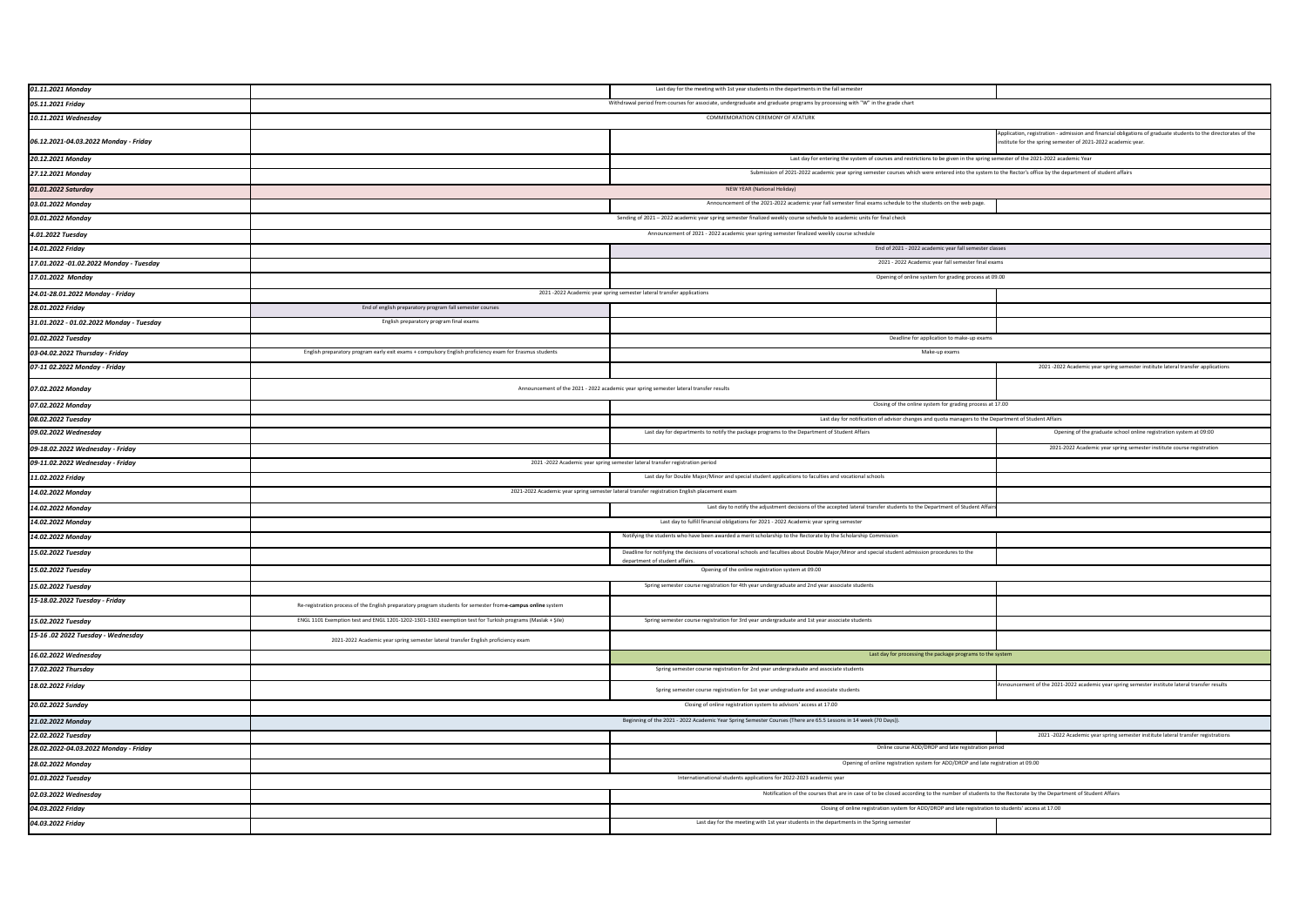| 06.03.2022 Sunday                                | Closing of online registration system to advisors' access at 17.00                                                                                             |                                                                                                                                 |                                                                                                                                                                                          |
|--------------------------------------------------|----------------------------------------------------------------------------------------------------------------------------------------------------------------|---------------------------------------------------------------------------------------------------------------------------------|------------------------------------------------------------------------------------------------------------------------------------------------------------------------------------------|
| 25.03.2022 Friday                                | The last day to withdraw from course by processing with "W" in the grade chart for associate, undergraduate and graduate programs                              |                                                                                                                                 |                                                                                                                                                                                          |
| 11.04.2022-15.04.2022 Monday - Friday            | SPRING TERM BREAK                                                                                                                                              |                                                                                                                                 |                                                                                                                                                                                          |
| 23.04.2024 Saturday                              | NATIONAL SOVEREIGNTY AND CHILDREN'S DAY (National Holiday)                                                                                                     |                                                                                                                                 |                                                                                                                                                                                          |
| 01.05.2022 Sunday                                | LABOR AND SOLIDARITY DAY (National Holiday) and RAMADAN FEAST (EVE) (National Holiday after 12.30) (1/2) HALF DAY                                              |                                                                                                                                 |                                                                                                                                                                                          |
| 01.05.2022-04.05.2022 Sunday - Wednesday         | RAMADAN FEAST (National Holiday)                                                                                                                               |                                                                                                                                 |                                                                                                                                                                                          |
| 06.05.2022 Friday                                | The last day for the 2021 - 2022 academic year summer school courses to be entered into the system                                                             |                                                                                                                                 |                                                                                                                                                                                          |
| 09.05.2022 Monday                                | Announcement of the 2021-2022 academic year spring semester final exams schedule to the students on the web page.                                              |                                                                                                                                 |                                                                                                                                                                                          |
| 10.05.2022 Tuesday                               | Submission of 2021-2022 academic year summer school courses which were entered into the system to the Rector's office by the Department of Student Affairs     |                                                                                                                                 |                                                                                                                                                                                          |
| 13.05.2022 Friday                                | The last day for submitting the weekly course schedule, courses to be opened in the 2021-2022 academic year summer school to the department of student affairs |                                                                                                                                 |                                                                                                                                                                                          |
| 16.05.2022 Monday                                |                                                                                                                                                                |                                                                                                                                 | eriod of application, registration-admission and fulfillment of financial obligations of graduate students to be<br>mitted to the institute directorates for the 2022-2023 academic year |
| 17.05.2022 Tuesday                               |                                                                                                                                                                | Sending the finalized weekly course schedule of the 2021-2022 academic year summer school to the academic units for final check |                                                                                                                                                                                          |
| 19.05.2022 Thursday                              | COMMEMORATION OF ATATURK, YOUTH AND SPORTS DAY (National Holiday)                                                                                              |                                                                                                                                 |                                                                                                                                                                                          |
| 20.05.2022 Friday                                | Announcement of the 2021-2022 academic year summer school weekly course schedule on the webpage                                                                |                                                                                                                                 |                                                                                                                                                                                          |
| 03.06.2022 Friday                                |                                                                                                                                                                | End of 2021-2022 Academic Year Spring Semester Courses                                                                          |                                                                                                                                                                                          |
| 03.06.2022-04.06.2022 Friday - Saturday          |                                                                                                                                                                | SPRING FESTIVAL                                                                                                                 |                                                                                                                                                                                          |
| 06.06.2022-18.06.2022 Monday - Saturday          |                                                                                                                                                                | 2021-2022 Academic year spring semester final exams                                                                             |                                                                                                                                                                                          |
| 10.06.2022 Friday                                | End of English Preparatory Program Spring Semester Classes                                                                                                     |                                                                                                                                 |                                                                                                                                                                                          |
| 13.06.2022 Monday                                |                                                                                                                                                                | International student registrations for 2022-2023 academic year fall semeste                                                    |                                                                                                                                                                                          |
| 13.06.2022 Monday                                | Beginning of fee collection for 2022-2023 academic year current students                                                                                       |                                                                                                                                 |                                                                                                                                                                                          |
| 13.06.2022 -14.06.2022 Monday - Tuesday          | English preparatory program final exams                                                                                                                        |                                                                                                                                 |                                                                                                                                                                                          |
| 17.06.2022 Friday                                | English preparatory program exit exam writing parts                                                                                                            |                                                                                                                                 |                                                                                                                                                                                          |
| 21.06.2022 Tuesday                               | English preparatory program exit exam - oral exam                                                                                                              | Application deadline for make-up exams                                                                                          |                                                                                                                                                                                          |
| 23-24. 06.2022 Thursday - Friday                 | Make-up exams                                                                                                                                                  |                                                                                                                                 |                                                                                                                                                                                          |
| 24.06.2022 Friday                                | Closing of online system for grading process at 17.00                                                                                                          |                                                                                                                                 |                                                                                                                                                                                          |
| 23.06.2022-24.06.2022 Thursday - Friday          | Summer school registration of English preparatory program students                                                                                             |                                                                                                                                 |                                                                                                                                                                                          |
| 27.06.2022 Monday                                | Beginning of the classes of 2021-2022 English preparatory program summer school                                                                                |                                                                                                                                 |                                                                                                                                                                                          |
| 29.06 - 01.07.2022 Wednesday-Thursday-Friday     |                                                                                                                                                                | Summer school course registration                                                                                               |                                                                                                                                                                                          |
| 01.07.2022 Friday                                |                                                                                                                                                                | Closing of the system to summer school students' access                                                                         |                                                                                                                                                                                          |
| 01.07.2022 Friday                                | Last day for Vocational School / Faculty / Institute Executive Boards to convene for graduation decisions                                                      |                                                                                                                                 |                                                                                                                                                                                          |
| 02.07.2022 Saturday                              | Closing of the system to summer school advisors' access                                                                                                        |                                                                                                                                 |                                                                                                                                                                                          |
| 04.07.2022 Monday                                |                                                                                                                                                                | Beginning of 2021 - 2022 academic year summer school classes (There are 29.5 Lessons in 7 weeks (35Days))                       |                                                                                                                                                                                          |
| 04.07.2022 Monday                                | Notification of the courses that are in case of to be closed according to the number of students to the Rectorate by the Department of Student Affairs         |                                                                                                                                 |                                                                                                                                                                                          |
| 05.07.2022-07.07.2022 Tuesday-Wednesday-Thursday | 2021-2022 Summer school online course add-drop and late registration period                                                                                    |                                                                                                                                 |                                                                                                                                                                                          |
| 08.07.2022 Friday                                | THE FEAST OF SACRIFICE (National Holiday) (1/2) HALF DAY after 12.30                                                                                           |                                                                                                                                 |                                                                                                                                                                                          |
| 09.07.2022- 12.07-2022 Saturday - Tuesday        | THE FEAST OF SACRIFICE (National Holiday)                                                                                                                      |                                                                                                                                 |                                                                                                                                                                                          |
| 07.07.2022 Thursday                              | Deadline of fulfilling financial obligations for summer school                                                                                                 |                                                                                                                                 |                                                                                                                                                                                          |
| 07.07.2022 Thursday                              | Closing of online registration system for ADD/DROP and late registration to the students' access at 17.00                                                      |                                                                                                                                 |                                                                                                                                                                                          |
| 08.07.2022 Friday                                | Closing of online registration system to advisors' access at 17.00                                                                                             |                                                                                                                                 |                                                                                                                                                                                          |
| 15.07.2022 Friday                                |                                                                                                                                                                | DEMOCRACY AND NATIONAL SOLIDARITY DAY (National Holiday)                                                                        |                                                                                                                                                                                          |
| 18.07.2022 Monday                                |                                                                                                                                                                | Last day of 2022 - 2023 Academic Year work scholarship applications                                                             |                                                                                                                                                                                          |
| 23.07.2022 Saturday                              |                                                                                                                                                                | Graduation Ceremony (For Undergraduate and Graduate Students)                                                                   |                                                                                                                                                                                          |
| 24.07.2022 Sunday                                |                                                                                                                                                                | Graduation Ceremony (For Associate Students)                                                                                    |                                                                                                                                                                                          |
| 22.07.2022 Friday                                |                                                                                                                                                                | Last day to withdraw from the courses in summer school by processing "W" in the grade chart                                     |                                                                                                                                                                                          |
| 08 -15.08.2022 Monday - Monday                   |                                                                                                                                                                | 2022 -2023 Academic year fall semester lateral transfer application process                                                     |                                                                                                                                                                                          |
| 16.08.2022 Tuesday                               | International student placement exam                                                                                                                           |                                                                                                                                 |                                                                                                                                                                                          |
| 17.08.2022 Wednesday                             | End of English preparatory program summer school                                                                                                               |                                                                                                                                 |                                                                                                                                                                                          |
| 18-19.08.2022 Thursday - Friday                  | English preparatory program summer school exit exam + international student proficiency exam                                                                   |                                                                                                                                 |                                                                                                                                                                                          |
| 19.08.2022 Friday                                |                                                                                                                                                                | End of Summer School Classes                                                                                                    |                                                                                                                                                                                          |